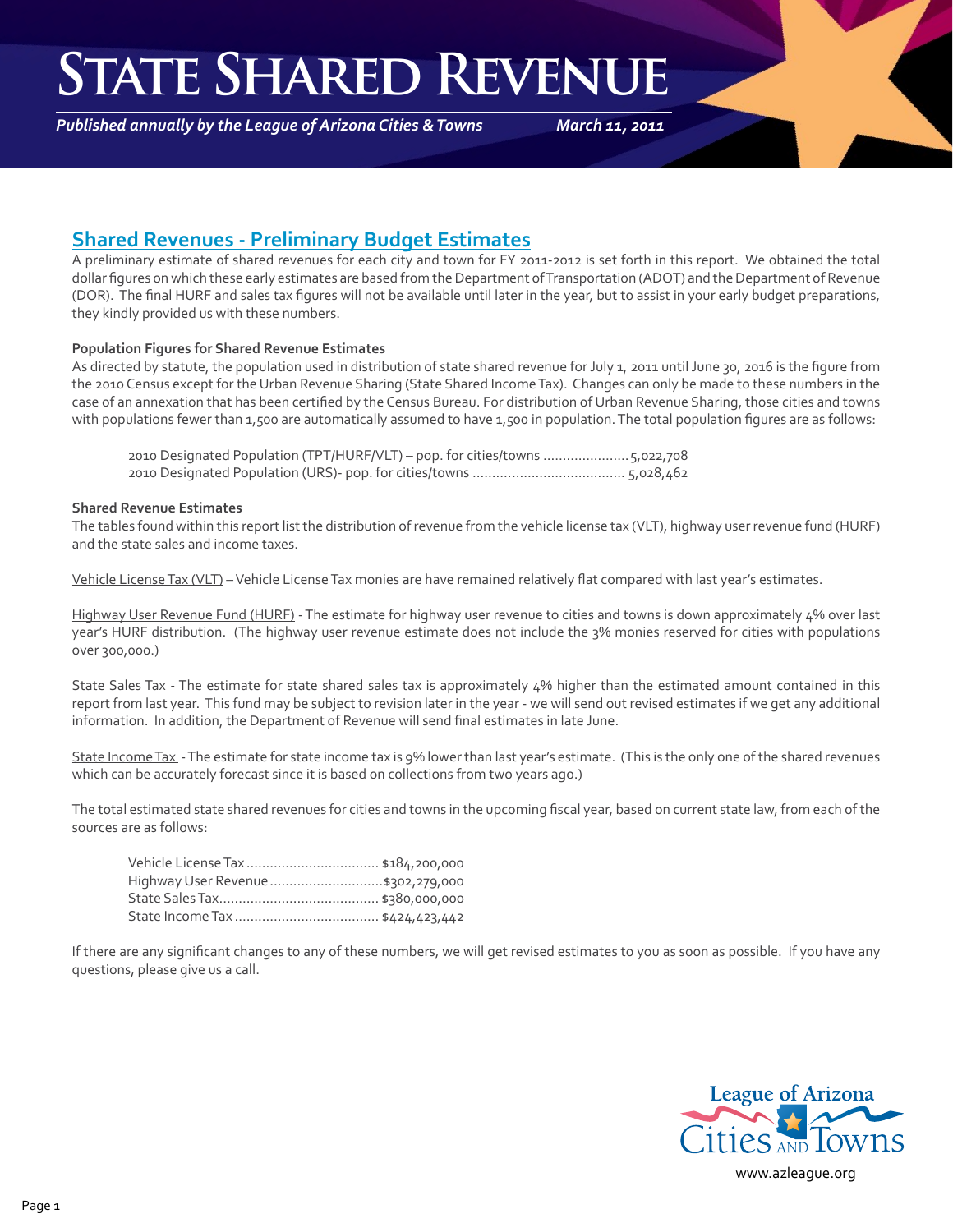# **State Shared Revenue**

*Published annually by the League of Arizona Cities & Towns*

*March 11, 2011*

| <b>CITY/TOWN</b>        | 2010 CENSUS<br>POP. | <b>2010 URS</b><br>POP.* | <b>VLT</b>   | <b>HURF</b>  | <b>SALES TAX</b> | <b>INCOME TAX</b> |
|-------------------------|---------------------|--------------------------|--------------|--------------|------------------|-------------------|
| <b>APACHE JUNCTION</b>  | 35,840              | 35,840                   | \$1,583,238  | \$2,263,506  | \$2,711,525      | \$3,025,047       |
| <b>AVONDALE</b>         | 76,238              | 76,238                   | \$2,570,965  | \$4,204,634  | \$5,767,893      | \$6,434,809       |
| <b>BENSON</b>           | 5,105               | 5,105                    | \$235,871    | \$355,852    | \$386,226        | \$430,884         |
| <b>BISBEE</b>           | 5,575               | 5,575                    | \$257,587    | \$388,614    | \$421,784        | \$470,554         |
| <b>BUCKEYE</b>          | 50,876              | 50,876                   | \$1,715,685  | \$2,805,884  | \$3,849,095      | \$4,294,149       |
| <b>BULLHEAD CITY</b>    | 39,540              | 39,540                   | \$1,959,015  | \$3,127,688  | \$2,991,454      | \$3,337,343       |
| <b>CAMP VERDE</b>       | 10,873              | 10,873                   | \$577,351    | \$742,925    | \$822,612        | \$917,727         |
| CAREFREE                | 3,363               | 3,363                    | \$113,410    | \$185,474    | \$254,432        | \$283,851         |
| <b>CASA GRANDE</b>      | 48,571              | 48,571                   | \$2,145,632  | \$3,067,544  | \$3,674,707      | \$4,099,598       |
| <b>CAVE CREEK</b>       | 5,015               | 5,015                    | \$169,120    | \$276,584    | \$379,417        | \$423,287         |
| <b>CHANDLER</b>         | 236,123             | 236,123                  | \$7,962,747  | \$13,022,519 | \$17,864,216     | \$19,929,779      |
| <b>CHINO VALLEY</b>     | 10,817              | 10,817                   | \$574,377    | \$739,098    | \$818,375        | \$913,001         |
| CLARKDALE               | 4,097               | 4,097                    | \$217,549    | \$279,938    | \$309,964        | \$345,804         |
| <b>CLIFTON</b>          | 3,311               | 3,311                    | \$261,793    | \$245,750    | \$250,498        | \$279,462         |
| <b>COLORADO CITY</b>    | 4,821               | 4,821                    | \$238,857    | \$381,350    | \$364,739        | \$406,913         |
| <b>COOLIDGE</b>         | 11,825              | 11,825                   | \$522,371    | \$746,818    | \$894,637        | \$998,080         |
| <b>COTTONWOOD</b>       | 11,265              | 11,265                   | \$598,166    | \$769,709    | \$852,269        | \$950,814         |
| DEWEY-HUMBOLDT          | 3,894               | 3,894                    | \$206,769    | \$266,067    | \$294,606        | \$328,670         |
| <b>DOUGLAS</b>          | 17,378              | 17,378                   | \$802,933    | \$1,211,361  | \$1,314,757      | \$1,466,777       |
| <b>DUNCAN</b>           | 696                 | 1,500                    | \$55,031     | \$51,659     | \$52,657         | \$126,606         |
| EAGAR                   | 4,885               | 4,885                    | \$265,780    | \$854,138    | \$369,582        | \$412,315         |
| <b>EL MIRAGE</b>        | 31,797              | 31,797                   | \$1,072,286  | \$1,753,650  | \$2,405,647      | \$2,683,801       |
| <b>ELOY</b>             | 16,631              | 16,631                   | \$734,677    | \$1,050,345  | \$1,258,242      | \$1,403,727       |
| <b>FLAGSTAFF</b>        | 65,870              | 65,870                   | \$2,658,018  | \$6,531,611  | \$4,983,487      | \$5,559,706       |
| <b>FLORENCE</b>         | 25,536              | 25,536                   | \$1,128,057  | \$1,612,748  | \$1,931,962      | \$2,155,346       |
| <b>FOUNTAIN HILLS</b>   | 22,489              | 22,489                   | \$758,394    | \$1,240,300  | \$1,701,437      | \$1,898,167       |
| <b>FREDONIA</b>         | 1,314               | 1,500                    | \$53,023     | \$130,295    | \$99,413         | \$126,606         |
| <b>GILA BEND</b>        | 1,922               | 1,922                    | \$64,815     | \$106,001    | \$145,412        | \$162,225         |
| <b>GILBERT</b>          | 208,453             | 208,453                  | \$7,029,635  | \$11,496,479 | \$15,770,803     | \$17,594,314      |
| <b>GLENDALE</b>         | 226,721             | 226,721                  | \$7,645,685  | \$12,503,985 | \$17,152,894     | \$19,136,210      |
| <b>GLOBE</b>            | 7,532               | 7,532                    | \$434,629    | \$680,455    | \$569,844        | \$635,733         |
| <b>GOODYEAR</b>         | 65,275              | 65,275                   | \$2,201,261  | \$3,600,009  | \$4,938,471      | \$5,509,486       |
| <b>GUADALUPE</b>        | 5,523               | 5,523                    | \$186,251    | \$304,601    | \$417,850        | \$466,165         |
| <b>HAYDEN</b>           | 662                 | 1,500                    | \$38,200     | \$59,806     | \$50,085         | \$126,606         |
| <b>HOLBROOK</b>         | 5,053               | 5,053                    | \$262,303    | \$583,083    | \$382,292        | \$426,495         |
| <b>HUACHUCA CITY</b>    | 1,853               | 1,853                    | \$85,616     | \$129,166    | \$140,191        | \$156,401         |
| <b>JEROME</b>           | 444                 | 1,500                    | \$23,576     | \$30,337     | \$33,591         | \$126,606         |
| KEARNY                  | 1,950               | 1,950                    | \$86,142     | \$123,154    | \$147,530        | \$164,588         |
| KINGMAN                 | 28,068              | 28,068                   | \$1,390,633  | \$2,220,231  | \$2,123,524      | \$2,369,058       |
| <b>LAKE HAVASU CITY</b> | 52,527              | 52,527                   | \$2,602,457  | \$4,154,984  | \$3,974,004      | \$4,433,501       |
| LITCHFIELD PARK         | 5,476               | 5,476                    | \$184,666    | \$302,009    | \$414,294        | \$462,198         |
| <b>MAMMOTH</b>          | 1,426               | 1,500                    | \$62,994     | \$90,060     | \$107,886        | \$126,606         |
| MARANA                  | 34,961              | 34,961                   | \$1,383,587  | \$2,219,050  | \$2,645,023      | \$2,950,856       |
| <b>MARICOPA</b>         | 43,482              | 43,482                   | \$1,920,825  | \$2,746,143  | \$3,289,692      | \$3,670,065       |
| MESA                    | 439,041             | 439,041                  | \$14,805,727 | \$24,213,735 | \$33,216,261     | \$37,056,916      |
| MIAMI                   | 1,837               | 1,837                    | \$106,003    | \$165,958    | \$138,981        | \$155,051         |